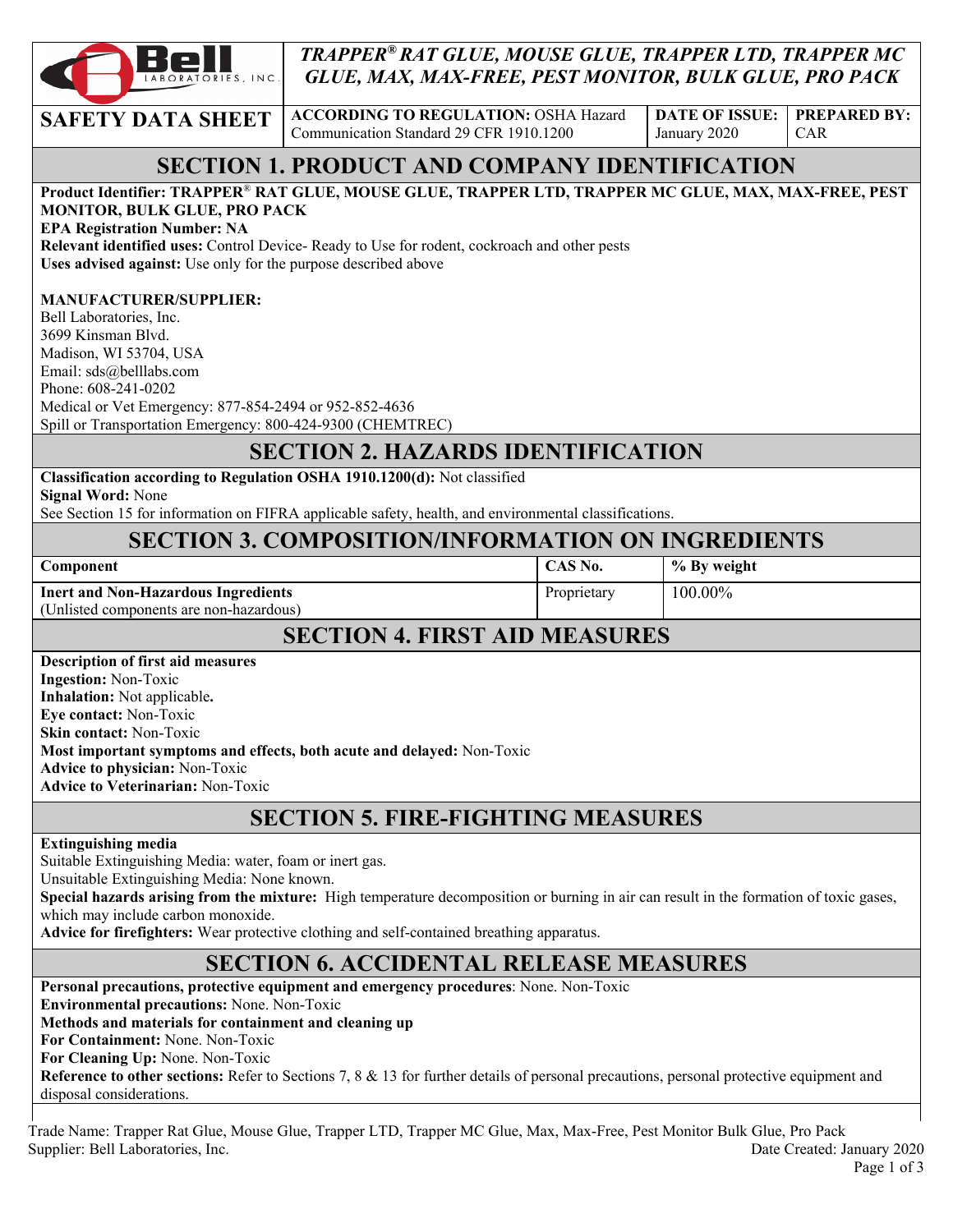## **SECTION 7. HANDLING AND STORAGE**

**Precautions for safe handling**: Keep out of reach of children and pets. Do not use near heat sources, open flame, or hot surfaces. Non-Toxic.

**Conditions for safe storage, including any incompatibilities:** None. Non-Toxic

#### **SECTION 8. EXPOSURE CONTROLS/PERSONAL PROTECTION**

| <b>Established Limits</b> |                 |                 |                     |
|---------------------------|-----------------|-----------------|---------------------|
| Component                 | <b>OSHA</b>     | <b>ACGIH</b>    | <b>Other Limits</b> |
| None                      | Not Established | Not Established | Not Established     |

**Appropriate Engineering Controls:** None. Non-Toxic **Occupational exposure limits:** None. Non-Toxic **Personal Protective Equipment: Respiratory protection:** Not required **Eye protection:** Not required **Skin protection:** None. Non-Toxic **Hygiene recommendations:** None. Non-Toxic

# **SECTION 9. PHYSICAL AND CHEMICAL PROPERTIES**

| Information on basic physical and chemical properties |                                                                      |  |
|-------------------------------------------------------|----------------------------------------------------------------------|--|
| Appearance/Color:                                     | Clear or yellow $-$ dependent on product                             |  |
| Odor:                                                 | None, spice, fruit, or nut (Trapper Max only) – dependent on product |  |
| <b>Odor Threshold:</b>                                | No Data                                                              |  |
| pH:                                                   | No Data                                                              |  |
| <b>Melting point:</b>                                 | No Data                                                              |  |
| <b>Boiling point:</b>                                 | No Data                                                              |  |
| <b>Flash point:</b>                                   | No Data                                                              |  |
| <b>Evaporation rate:</b>                              | No Data                                                              |  |
| <b>Flammability:</b>                                  | No Data                                                              |  |
| <b>Upper/lower flammability or explosive limits:</b>  | No Data                                                              |  |
| <b>Vapor Pressure:</b>                                | No Data                                                              |  |
| <b>Vapor Density:</b>                                 | No Data                                                              |  |
| <b>Relative Density:</b>                              | No Data                                                              |  |
| <b>Solubility (water):</b>                            | No Data                                                              |  |
| <b>Solubility (solvents):</b>                         | No Data                                                              |  |
| <b>Partition coefficient: n-octanol/water:</b>        | No Data                                                              |  |
| <b>Auto-ignition temperature:</b>                     | No Data                                                              |  |
| <b>Decomposition temperature:</b>                     | No Data                                                              |  |
| <b>Viscositv:</b>                                     | No Data                                                              |  |

# **SECTION 10. STABILITY AND REACTIVITY**

**Reactivity:** Not Applicable

**Chemical stability:** Not Applicable

**Possibility of hazardous reactions:** Refer to Hazardous decomposition products

**Conditions to avoid:** Avoid extreme temperatures (below 0°C or above 40°C).

**Incompatible materials**: Not Applicable

**Hazardous decomposition products:** Not Applicable

# **SECTION 11. TOXICOLOGICAL INFORMATION**

**Information on toxicological effects Acute Toxicity LD50, oral (ingestion):** Not Toxic **LD50, dermal (skin contact):** Not Toxic **LC50, inhalation:** Not Toxic **Skin corrosion/irritation:** Not Toxic **Serious eye damage/Irritation:** Not Toxic. **Respiratory or skin sensitization:** Not Toxic

Trade Name: Trapper Rat Glue, Mouse Glue, Trapper LTD, Trapper MC Glue, Max, Max-Free, Pest Monitor Bulk Glue, Pro Pack Supplier: Bell Laboratories, Inc. 2020